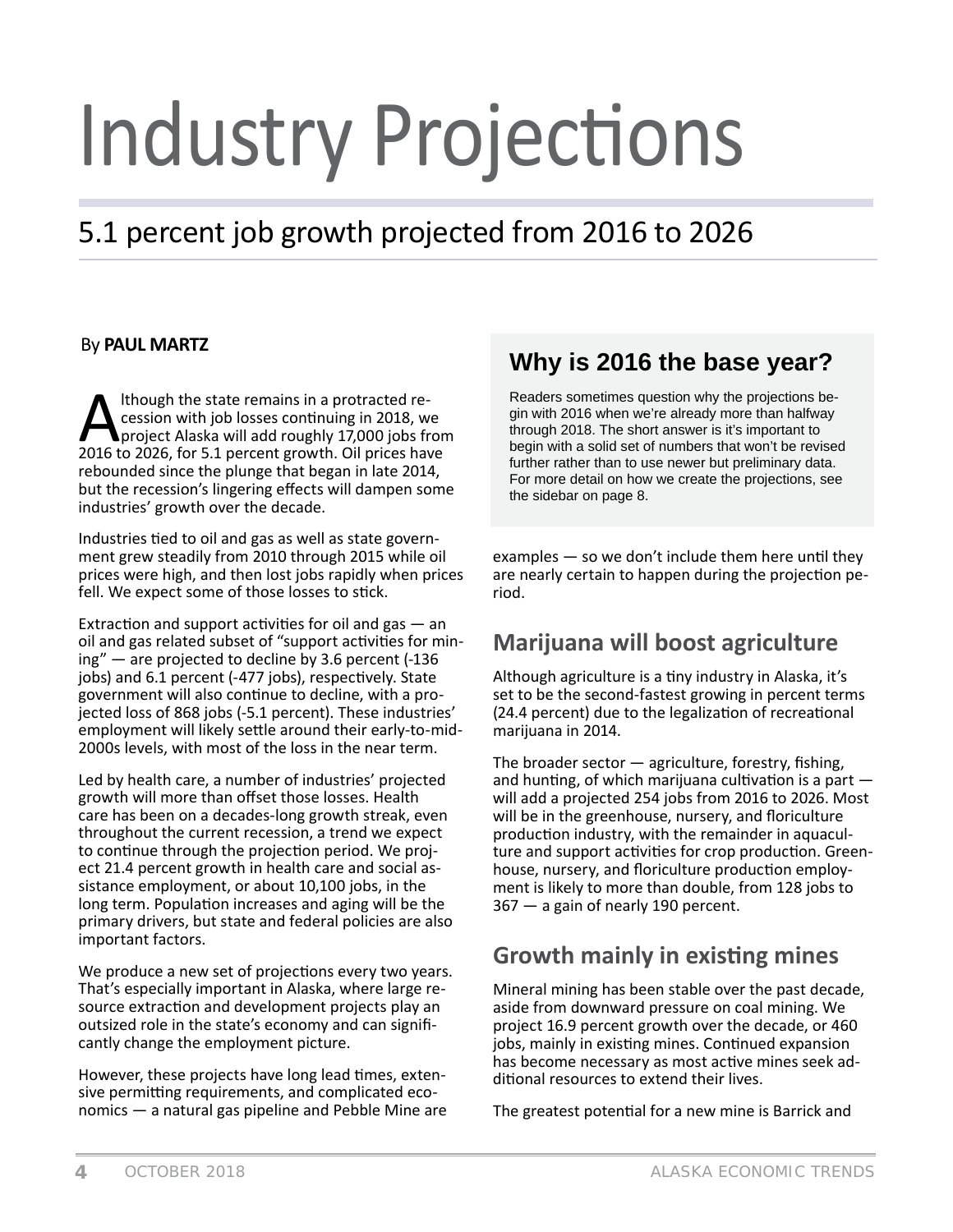# Alaska Employment Projections by Industry 2016 To 2026

| Industry <sup>1</sup>                                                       | 2016<br>estimated jobs <sup>2</sup> | 2026<br>projected jobs | Change from<br>2016 to 2026 | Total %<br>change <sup>3</sup> |
|-----------------------------------------------------------------------------|-------------------------------------|------------------------|-----------------------------|--------------------------------|
| Total Employment, All Jobs <sup>4</sup>                                     | 332,283                             | 349,286                | 17,003                      | 5.1%                           |
| Goods-Producing                                                             | 45,575                              | 46,711                 | 1,135                       | 2.5%                           |
| Natural Resources and Mining                                                | 16,256                              | 16,621                 | 365                         | 2.2%                           |
| Agriculture, Forestry, Fishing and Hunting                                  | 1043                                | 1297                   | 254                         | 24.4%                          |
| Mining                                                                      | 15,213                              | 15,324                 | 112                         | 0.7%                           |
| Oil and Gas Extraction                                                      | 3,762                               | 3,625                  | $-136$                      | $-3.6%$                        |
| Mining (except Oil and Gas)                                                 | 2,727                               | 3,187                  | 460                         | 16.9%                          |
| <b>Support Activities for Mining</b>                                        | 8,725                               | 8,512                  | $-213$                      | $-2.4%$                        |
| Construction                                                                | 15,646                              | 16,344                 | 698                         | 4.5%                           |
| <b>Construction of Buildings</b>                                            | 4,346                               | 4,567                  | 221                         | 5.1%                           |
| Heavy and Civil Engineering Construction                                    | 3,443                               | 3,657                  | 214                         | 6.2%                           |
| <b>Specialty Trade Contractors</b>                                          | 7,857                               | 8,119                  | 263                         | 3.3%                           |
| Manufacturing                                                               | 13,674                              | 13,745                 | 72                          | 0.5%                           |
| <b>Food Manufacturing</b>                                                   | 10,221                              | 10,134                 | -86                         | $-0.8%$                        |
| Seafood Product Preparation and Packaging                                   | 9,777                               | 9,537                  | $-240$                      | $-2.4%$                        |
| Manufacturing, All Other                                                    | 3,453                               | 3,611                  | 158                         | 4.6%                           |
| Services-Providing                                                          | 286,347                             | 302,240                | 15,893                      | 5.6%                           |
| Trade, Transportation, and Utilities                                        | 67,141                              | 68,161                 | 1,020                       | 1.5%                           |
| <b>Wholesale Trade</b>                                                      | 6,389                               | 6,512                  | 123                         | 1.9%                           |
| <b>Retail Trade</b>                                                         | 36,681                              | 36,776                 | 95                          | 0.3%                           |
| Transportation and Warehousing <sup>5</sup>                                 | 21,929                              | 22,626                 | 697                         | 3.2%                           |
| Air Transportation                                                          | 6,219                               | 6,469                  | 251                         | 4.0%                           |
| <b>Water Transportation</b>                                                 | 1341                                | 1355                   | 14                          | 1.0%                           |
| <b>Truck Transportation</b>                                                 | 2,841                               | 2,784                  | $-57$                       | $-2.0%$                        |
| Transportation and Warehousing, All Other                                   | 11,528                              | 12,017                 | 489                         | 4.2%                           |
| <b>Utilities</b>                                                            | 2,142                               | 2,247                  | 105                         | 4.9%                           |
| Information                                                                 | 6,301                               | 5,734                  | $-567$                      | $-9.0%$                        |
| <b>Financial Activities</b>                                                 | 12,829                              | 13,097                 | 269                         | 2.1%                           |
| Finance and Insurance                                                       | 7,002                               | 7,048                  | 46                          | 0.7%                           |
| Real Estate and Rental and Leasing                                          | 5,827                               | 6,049                  | 223                         | 3.8%                           |
| <b>Professional and Business Services</b>                                   | 27,740                              | 29,010                 | 1,269                       | 4.6%                           |
| Professional, Scientific, and Technical Services                            | 13,790                              | 13,968                 | 178                         | 1.3%                           |
| Management of Companies and Enterprises                                     | 2686                                | 3037                   | 351                         | 13.1%                          |
| Administrative and Support and Waste Management<br>and Remediation Services | 11,264                              | 12,004                 | 741                         | 6.6%                           |
| <b>Education and Health Services</b>                                        | 77,535                              | 87,938                 | 10,403                      | 13.4%                          |
| Educational Services, Public and Private <sup>6</sup>                       | 30,288                              | 30,557                 | 269                         | 0.9%                           |
| Elementary and Secondary Schools, Public and Private                        | 21,213                              | 21,387                 | 174                         | 0.8%                           |
| Educational Services, Public and Private, All Other                         | 9,075                               | 9,170                  | 96                          | 1.1%                           |

Table continues on next page

NovaGold's Donlin Creek Gold Project, situated on lands owned by the Kuskokwim and Calista corporations. The project received its final Environmental Impact Statement, required under the National Environmental Policy Act, and a Record of Decision issued Aug. 13, 2018, although additional permits and a final development decision are pending.

The number of jobs this project could generate is uncertain, but it would significantly change mining's employment picture. This is a complex project, though, and it will be sensitive to expectations about future mineral prices and the regulatory environment.

# **Mining support to recover losses**

Just under half of the mining jobs in Alaska are in the primary oil and gas extraction and mineral mining industries ("mining, except oil and gas"), and the remainder  $-57$  percent  $-$  are in "support activities for mining."

Within support activities, oil and gas drilling is expected to add 197 jobs over the projection period — but that growth will come on the heels of a loss of about half the industry's employment since 2014 (-544 jobs). Given the extent of that decline, the projected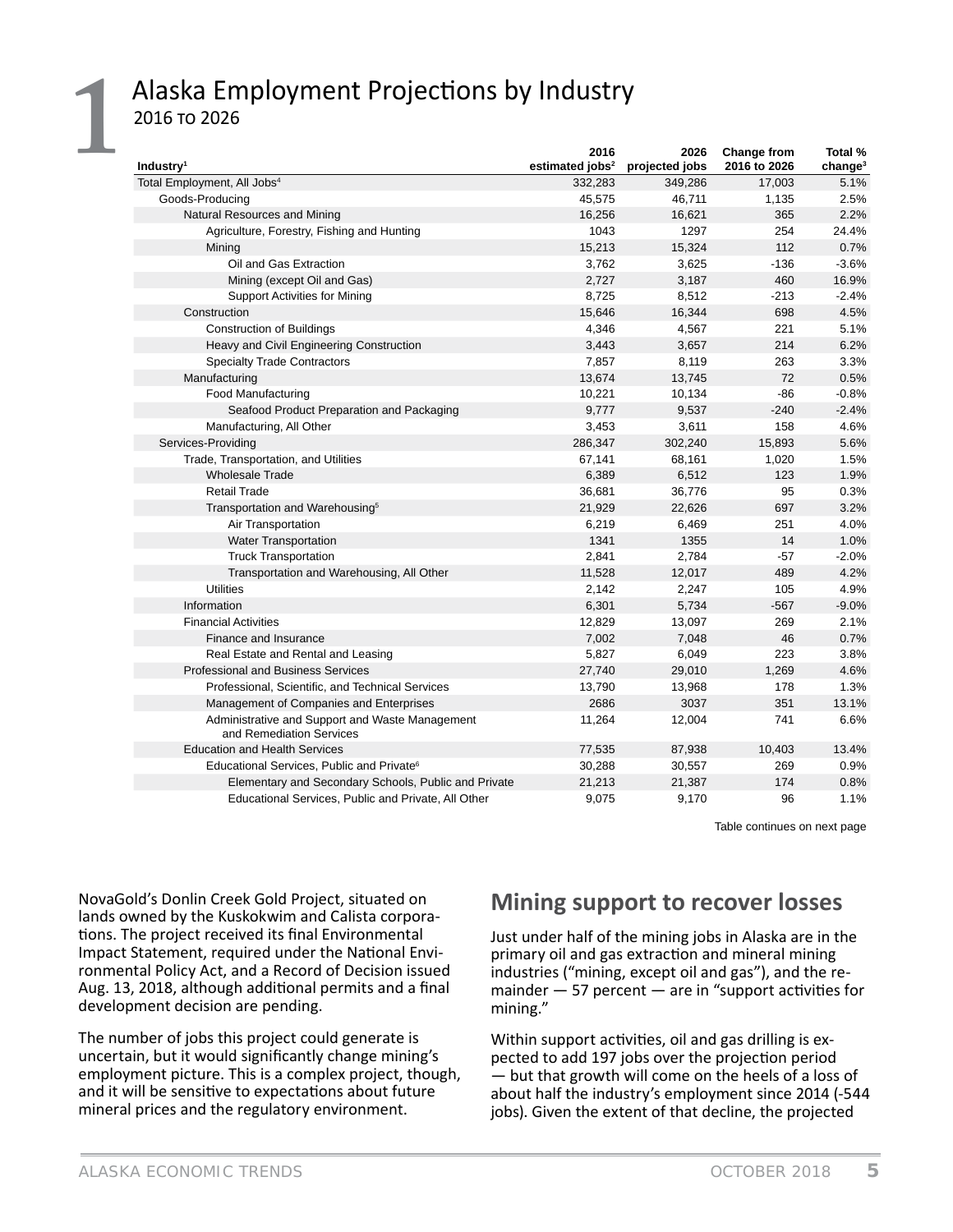# Alaska Employment Projections by Industry, continued 2016 то 2026

| <b>Industry</b>                                                    | 2016<br>estimated jobs <sup>2</sup> | 2026<br>projected jobs | <b>Change from</b><br>2016 to 2026 | Total %<br>change <sup>3</sup> |
|--------------------------------------------------------------------|-------------------------------------|------------------------|------------------------------------|--------------------------------|
| Health Care and Social Assistance, Public and Private <sup>7</sup> | 47,247                              | 57,381                 | 10.134                             | 21.4%                          |
| <b>Ambulatory Health Care Services</b>                             | 20,100                              | 25,125                 | 5,026                              | 25.0%                          |
| Hospitals                                                          | 13.759                              | 16.999                 | 3.241                              | 23.6%                          |
| Health Care and Social Assistance, All Other                       | 13.389                              | 15.256                 | 1.868                              | 14.0%                          |
| Leisure and Hospitality                                            | 35,757                              | 39.060                 | 3.303                              | 9.2%                           |
| Arts, Entertainment, and Recreation                                | 4,827                               | 5,348                  | 521                                | 10.8%                          |
| Accommodation and Food Services                                    | 30,930                              | 33,712                 | 2.782                              | $9.0\%$                        |
| Accommodation                                                      | 8.496                               | 9.296                  | 800                                | $9.4\%$                        |
| Food Services and Drinking Places                                  | 22,434                              | 24,416                 | 1,982                              | 8.8%                           |
| Other Services (Except Government)                                 | 11,632                              | 12,397                 | 765                                | $6.6\%$                        |
| <b>Total Government</b>                                            | 47.411                              | 46.843                 | $-568$                             | $-1.2%$                        |
| Federal Government <sup>8</sup>                                    | 13,195                              | 13,195                 | 0                                  | 0%                             |
| State Government <sup>9</sup>                                      | 16,867                              | 15.998                 | $-868$                             | $-5.1%$                        |
| Local Government <sup>10</sup>                                     | 17.349                              | 17.649                 | 300                                | $1.7\%$                        |
| Unreported                                                         | 362                                 | 336                    |                                    |                                |

<sup>1</sup>Industry categories differ from other data sets we publish, largely because these combine public and private employment. <sup>2</sup>May not sum to total employment due to rounding

<sup>4</sup>Excludes self-employed workers, fishermen, domestic workers, unpaid family workers, and nonprofit volunteers

<sup>5</sup>Includes U.S. Postal Service employment

<sup>6</sup>Includes local and state government education employment

<sup>7</sup>Includes public sector hospital employment

<sup>8</sup>Excludes uniformed military, postal service, and hospital employment

<sup>9</sup> Excludes university, railroad, and hospital employment

<sup>10</sup>Excludes public school and hospital employment

Source: Alaska Department of Labor and Workforce Development, Research and Analysis Section

increase wouldn't replace every lost job but would put industry employment close to its mid-2000s level of about 900 jobs.

Jobs in support activities for oil and gas operations are in a similar position, having fallen 36.5 percent from 2015 to 2017 (-3,644 jobs). We expect employment to settle around 7,297 jobs by 2026, which would be a loss of 477 since 2016 (-6.1 percent).

The smaller mining support industries focus on metal and nonmetallic minerals, and these combined are projected to grow 24.9 percent (68 jobs).

# Slower growth for construction

We expect construction employment will grow slightly slower than the rest of the economy, at 4.5 percent (698 jobs). The sector lost 2,178 jobs (-12.9 percent) between 2014 and 2017.

Specialty trade contractors have taken the biggest hit in this recession, losing 1,006 jobs (-12.1 percent) between 2015 and 2017, followed by nonresidential building construction at a 14.9 percent loss over that period (-468 jobs). We project both of these will recover slightly, with specialty trades adding 263 jobs (3.3) percent) and nonresidential building gaining 36 (1.3

percent). Residential building will grow a bit more, at a projected 12.2 percent (185 jobs).

The heavy and civil engineering construction category includes oil and gas pipeline-related construction as well as a mix of highway, street, bridge, and other heavy and civil engineering construction.

Employment in oil and gas pipeline and related construction reached a 19-year high in early 2014 at 957 jobs, climbed to 999 jobs in 2015, then dropped to 824 the following year. We expect employment to continue falling and hit 782 jobs by 2026. That would still be higher than most of the last two decades' employment levels, however.

Highway, street, and bridge construction will grow by a projected 5.6 percent (90 jobs). This industry has been remarkably stable over the past 18 years, and although it declined in 2017, we don't anticipate a permanent shift to lower employment.

The "other" heavy and civil engineering construction industry is set to grow from 298 jobs in 2016 to 392 jobs by 2026. This industry's employment fell 53.4 percent between 2014 and 2017, and the projected 2026 level would still be near the low end for the last 27 years. Large state capital budgets and oil and gas projects have bolstered this industry in the past, but the

<sup>&</sup>lt;sup>3</sup>Percent change may be inconsistent with employment change due to employment rounding.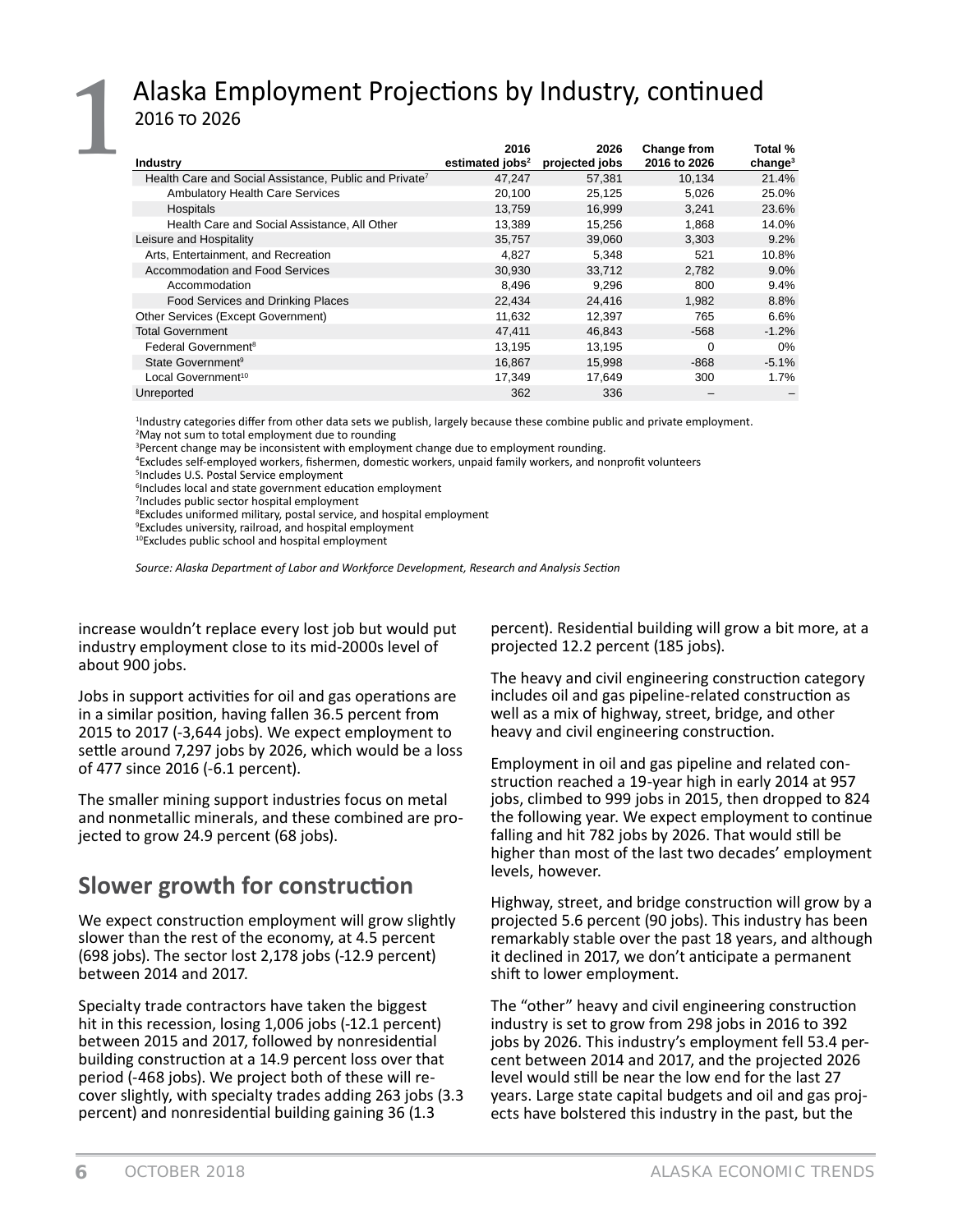# Projected Job Growth by Industry ALASKA, 2016 TO 2026



<sup>1</sup>Includes public sector hospital employment <sup>2</sup>Includes U.S. Postal Service employment <sup>3</sup>Excludes public school and hospital employment <sup>4</sup>Includes local and state government educational employment <sup>5</sup>Excludes uniformed military, postal service, and hospital employment <sup>6</sup>Excludes university, railroad, and hospital employment

Source: Alaska Department of Labor and Workforce Development, Research and Analysis Section

state is unlikely to regain an oil price or state budget environment that would sustain such high job levels.

# Seafood manufacturing mostly flat

Manufacturing will add a projected 72 jobs (0.5 percent), leaving it mostly flat for the next decade. The vast majority of its jobs are in the seafood product preparation and packaging industry, which we project will decline 2.4 percent (-240 jobs). The seafood harvesting side lost 14.1 percent of its wholesale value

statewide between 2011 and 2016, but the value jumped 13.4 percent from 2016 to 2017, which erased much of the loss.<sup>1</sup>

Total pounds processed have been up and down since recovering from the significant declines of 2007-2009. The trend has been up, though, and total pounds processed increased 34.0 percent between 2010 and 2017, even figuring in a major drop in 2016 due to lowerthan-expected pink salmon returns.<sup>1</sup>

<sup>1</sup>Change in value is in 2017 dollars and comes from Alaska Department of Fish and Game's COAR Report, current as of June 23, 2018.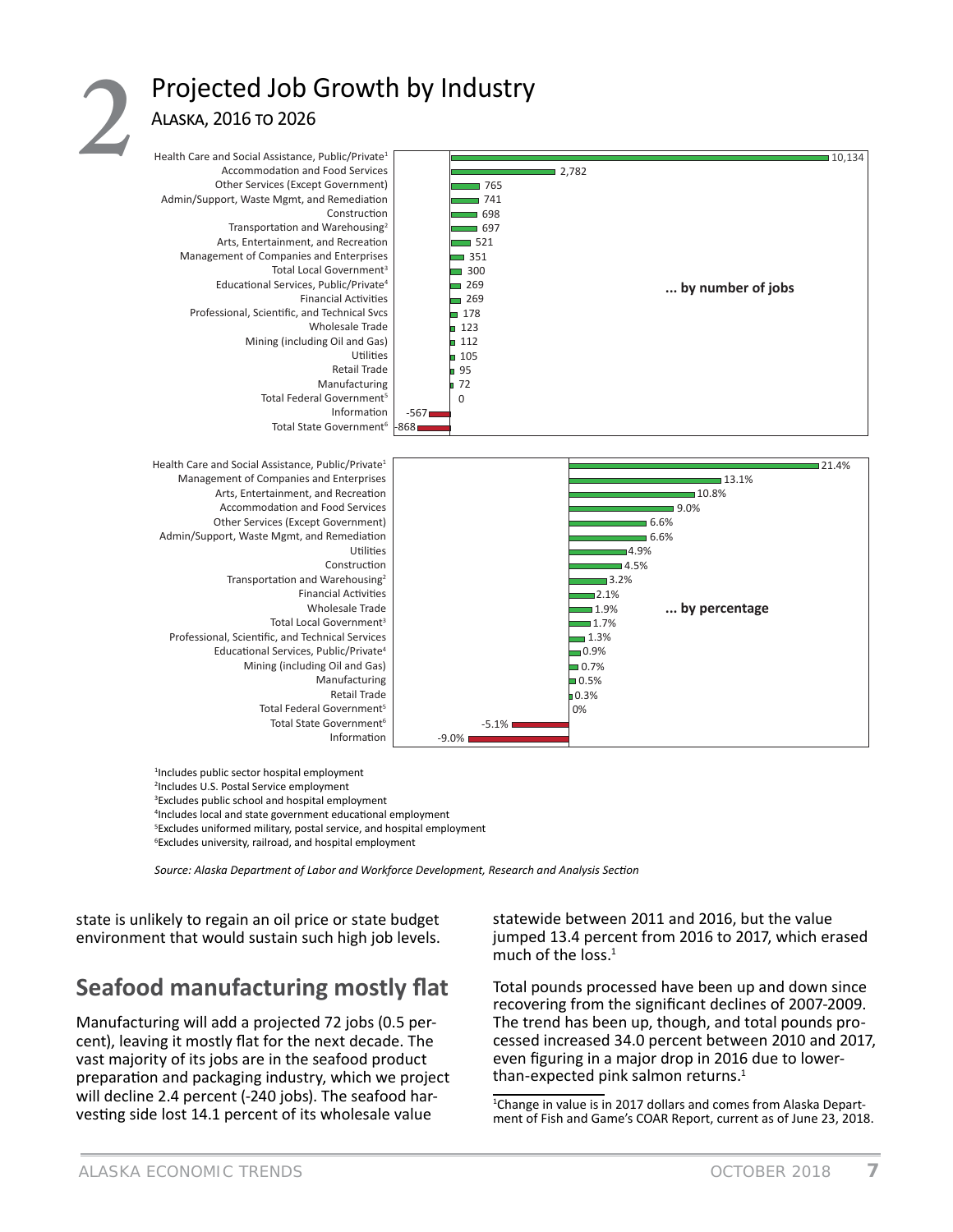# **How we create these projections**

The Alaska Department of Labor and Workforce Development's Research and Analysis Section creates 10-year industry and occupational projections for Alaska every other year. These projections are the product of four steps:

#### **Step 1: Project industry employment**

We use data from the Quarterly Census of Employment and Wages to determine the number of jobs for each industry during the first year, or "base year," of the projection period. Estimates and projections do not include self-employed workers, private household workers, most agricultural workers and fishermen (who are self-employed), and others not covered by the state's unemployment insurance program. We combine certain types of public sector employment — such as education, hospitals, rail transportation, and U.S. Postal Service — with private sector industries.

We create projections for each industry based primarily on historical trends, Alaska and U.S. population projections, and other industry-specific variables. The projections also take into account any knowledge of specific projects and observations of the current economic climate.

#### **Step 2: Determine the occupational makeup, or staffing pattern, of each industry**

To estimate base year employment for each occupation, we determine the occupational staffing pattern of each industry. Most industries have a variety of occupations. The staffing pattern is the breakdown of each occupation's share of the industry's total employment, referred to as "staffing ratios."

Employers in Alaska report their workers' occupations when they submit unemployment insurance quarterly contribution reports, which form the basis of Alaska's Occupational Database. We use an analysis of the ODB data that corresponds to the projections' base year, the most recent Occupational Employment Statistics data available, and a baseline of historic industry staffing patterns to calculate occupational staffing ratios for the industries.

#### **Step 3: Calculate base year and projected occupational employment**

For each occupation, we multiply each industry's estimated base year employment by the staffing ratio, and then sum the results to get the base year estimate.

For the projections, adjustments to staffing ratios within an industry are called "change factors." Change factors are multipliers that increase or decrease an occupation's estimated share of industry employment based on factors other than an industry's projected employment change. Examples include changes in consumer demand, technology, or business practices.

We then multiply each industry's projected employment by the adjusted staffing ratio for each occupation, and then sum the results by each occupation to get the projections.

#### **Step 4: Estimate job openings**

Job openings for an occupation result from both job growth and occupational separations. An occupation's growth openings are equal to its change over the projection period. Estimates of separation openings are based on rates provided by the Bureau of Labor Statistics that account for labor force exits and occupational transfers. For more information on separations, see the sidebar in the occupation article on page 15 or visit: https://www.bls.gov/emp/documentation/separations-methods.htm.

Even with the relative stability in harvesting, seafood processing employment has continued to decline. The industry lost 1,177 processing jobs between 2014 and 2017 (-11.1 percent). Automation, changes in consumer preferences, and increases in exports for processing are all likely factors.

line with the overall trend of flat to slight growth. We project 1.9 percent growth for wholesale (123 jobs) and just 0.3 percent for retail (95 jobs) over the decade. Both have lost ground during the recession, but wholesale has remained markedly flat aside from its losses in durable goods and wholesale electronic markets, agents, and brokers.

# **Modest growth in retail, wholesale**

Wholesale and retail trade are projected to add jobs in

After adding 2,020 jobs between 2010 and 2015 (5.8) percent), retail trade lost 856 jobs between 2015 and 2017, a 2.3 percent decline. The biggest losses were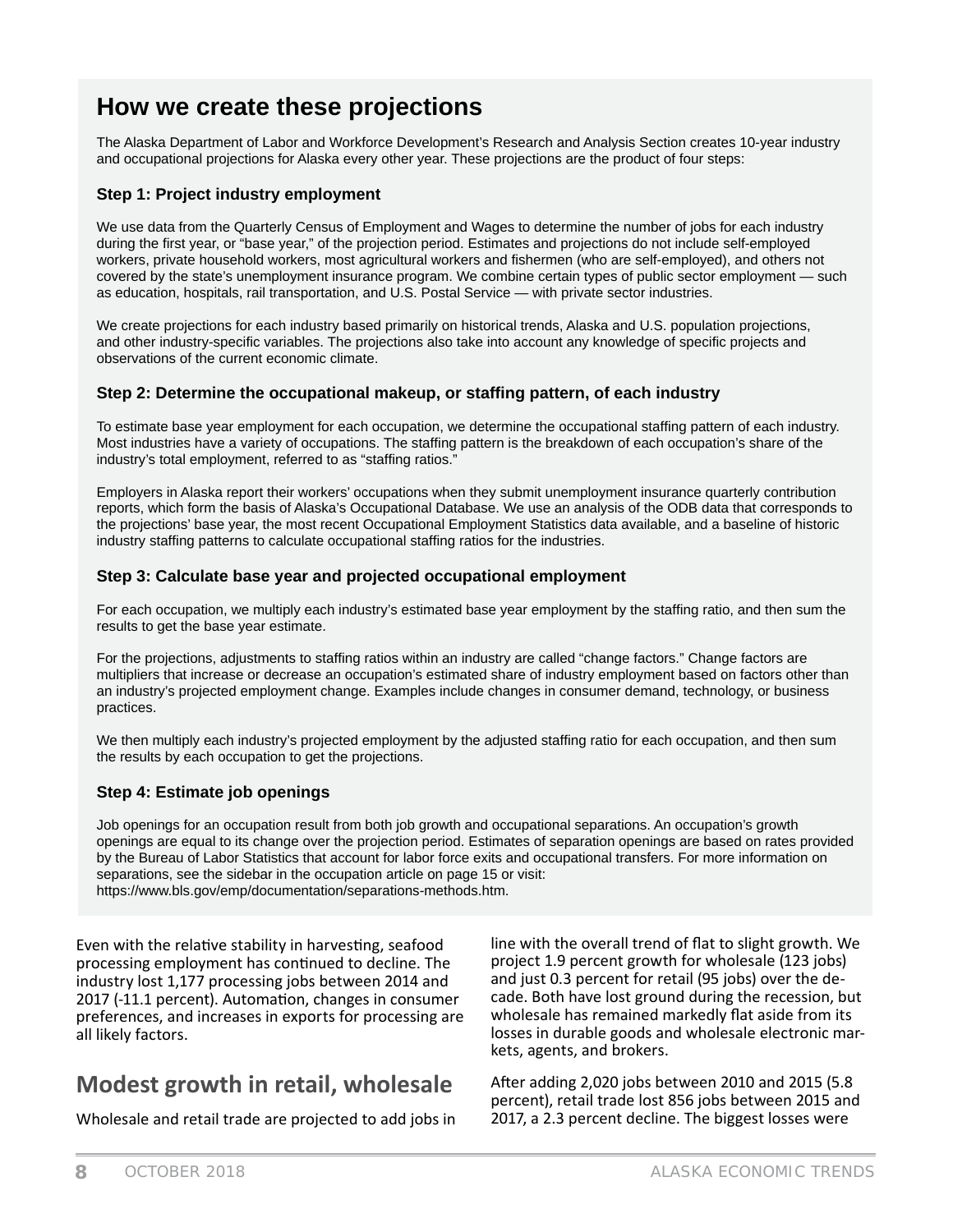in food and beverage stores at 4.7 percent (-257 jobs) and in sporting goods, hobby, and musical instrument stores at 11.0 percent (-234 jobs).

Food and beverage stores have long been losing ground to general merchandise stores such as warehouse clubs and supercenters, so the recent losses weren't a surprise. The industry is projected to decline 5 percent through 2026 (-272 jobs).

The brief expansion of sporting goods stores between 2013 and 2014 offset some of the recent losses, but the gains from the new stores had mostly disappeared by 2017. The industry's long-term projection is a decline of 8.5 percent (-171 jobs), but with most of the losses in the short term followed by flat employment in the later part of the projection period. If we look at 2017 as the base year instead of 2016, the projected loss is far less dramatic at 2.9 percent, or 54 jobs.

Parts of the retail trade industry projected to grow include:

- General merchandise stores, including warehouse clubs and supercenters: 395 jobs (3.9 percent). Closures of Sam's Clubs throughout the state will cause some decline in 2018, but overall growth has been strong and Costco plans to expand into at least one of the two Alaska markets.
- Miscellaneous store retailers: 207 jobs (8.2 percent). This industry covers mostly smaller retailers such as gift shops, pet stores, and office supply stores.
- Building material and garden equipment and supplies dealers: 145 jobs (4.0 percent).
- Direct selling establishments: 81 jobs (7.5 percent).

# **Tourism to bolster transportation**

We project 3.2 percent growth for the transportation and warehousing sector (697 jobs). Tourism-related transportation will drive most of that gain. This includes:

- Scenic and sightseeing transportation, land: 127 jobs (12.5 percent).
- Scenic and sightseeing transportation, water: 168 jobs (22.0 percent).
- Scenic and sightseeing transportation, other: 40 jobs (40 percent).

Air transportation, scheduled and nonscheduled, will add a projected 251 jobs (4.0 percent). Water transportation's projection is essentially flat at just 14 jobs (1.0 percent).

We expect a 2 percent decline in truck transportation (-57 jobs), a 7.4 percent decline in rail transportation (-50 jobs), a 1.3 percent dip for postal service (-20 jobs), and a decrease of 6.5 percent in freight transportation arrangement (-19 jobs).

# **Professional, scientific, and technical services**

This sector is an amalgam of industries, most of which we expect to grow somewhat but with lingering effects from the recession. The hardest-hit industries have been oil related, with engineering and drafting services losing 583 jobs between 2014 and 2017 (-14.5 percent). The combined geophysical surveying and nongeophysical mapping services industry's employment plummeted 40.5 percent (-284 jobs), and environmental and other scientific and technical consulting services fell 19.6 percent (-219 jobs).

Although these industries will continue to struggle in the short term, we expect their employment to stabilize at relatively high levels, historically speaking, in the long run.

We project engineering and drafting services will add 76 jobs (2.1 percent) from 2016 to 2026, but disregarding the major loss in 2016 and looking only at 2017- 2026 puts growth at 5 percent (172 jobs). The industry is projected to provide 3,621 jobs by 2026, which would be close to its employment level at the end of the last decade.

The geophysical surveying and nongeophysical mapping services industry is an extreme example of the effect that losses extending into 2017 can have on expected growth rates. The 2016 to 2026 timeline shows projected growth of 8.3 percent (45 jobs), but again, narrowing the period to 2017-2026 increases the rate to 40.7 percent (169 jobs).

The outlook for environmental and other scientific and technical consulting services is similar. The 2016 to 2026 projection is 75 new jobs (7.8 percent), but because losses have continued into 2018, growth when it resumes is projected to be even stronger than 7.8 percent to reach the total projected level of 1,034 jobs.

# **Minor job growth for education**

The public and private educational services industry  $$ elementary and secondary schools as well as business, technical, trade, and other schools — is projected to add 269 jobs (0.9 percent) over the decade.

The projected growth for elementary and secondary schools is a modest 0.8 percent (174 jobs), based on lower anticipated population growth among 5-to-18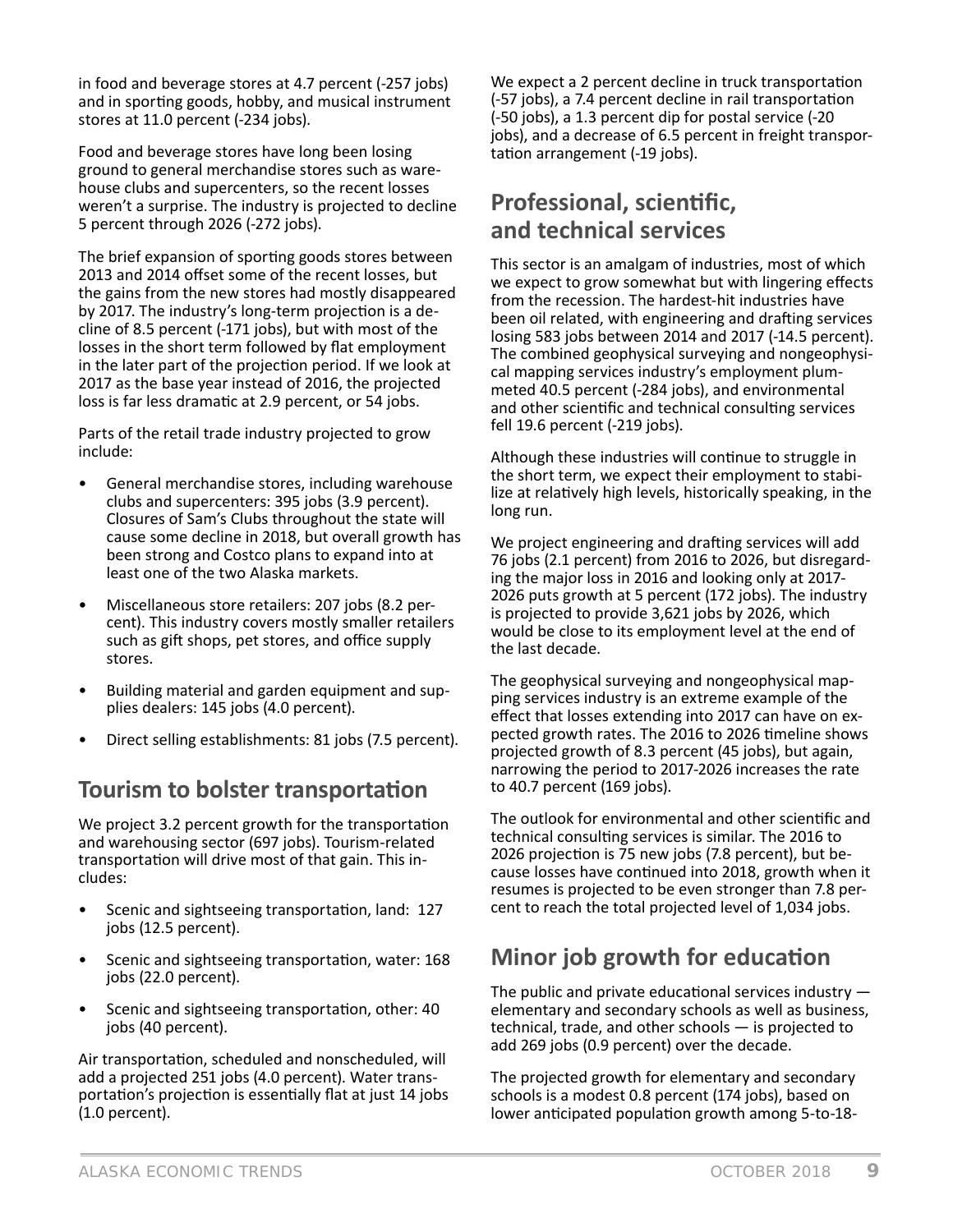year-olds as well as continued constraints on state education funding.

We project slow growth for business, technical, trade, and other schools as well, at 1.1 percent (96 jobs). Most of these jobs are in the University of Alaska, but the category includes other private colleges plus trade schools and sports and recreational instruction. Lower state budgets will be a similar drag on this industry, even with slightly more population growth in the 19-to-25-year-old group than in recent years.

# **Health care continues to climb**

Alaska's 65-plus population will increase an estimated 58.8 percent over the projection period, from 78,957 seniors in 2016 to 125,423 in 2026, as the large baby boomer generation continues to move into that age group. By 2026, senior citizens will represent 16 percent of Alaska's population, up from 11 percent in 2016. The 36-to-50 age group will increased by an estimated 21,548 people. In contrast, we anticipate the 21-to-35 age group will decline by 12,118.

Given the aging trend plus overall population growth, we project employment in private health care and social assistance will increase 21.4 percent (10,134 jobs) by 2026, making health care the largest contributor to the state's total projected job growth at 59.6 percent of all new jobs.

The largest industry in this sector is ambulatory health care services, which we project will add 5,026 jobs (25.0 percent), roughly in line with its 2007 to 2017 average annual growth rate of 2.9 percent. The industry is mostly physician's offices, outpatient care centers, and home health care services. While federal and state policies affect this industry, its primary drivers are population growth and an aging population.

We project corresponding employment growth in nursing and community care facilities for the elderly, at 30.3 percent (535 jobs), and in services for the elderly and those with disabilities at 28.2 percent (709 jobs).

In contrast, hospitals lost 117 jobs from 2013 to 2014, which was the first decline since 1994. Growth resumed quickly, jumping to 12.1 percent from 2015 to 2017 (a gain of 1,590 jobs). Given what appears to be a return to the historical growth curve, we expect hospitals will add 3,241 jobs (23.6 percent) over the projection period.

# **Strong growth in leisure, hospitality**

The leisure and hospitality sector will benefit from

continued growth in tourism as well as overall population increase. We project its employment will increase 9.2 percent from 2016 to 2026, or 3,303 jobs. The tourism-based industries in this sector and their projected gains are:

- Traveler accommodation, including rooming and boarding houses: 717 jobs (9.3 percent).
- RV parks and recreational camps: 83 jobs (11.2 percent).
- Museums, historical sites, and similar institutions: 41 jobs (10.3 percent).
- Other amusement and recreation industries: 594 jobs (20.0 percent).

The remainder of the sector is mostly restaurants, bars, and specialty food services that when combined will grow a projected 8.8 percent (1,982 jobs).

Restaurants lost about 1.7 percent of their employment (-325) in 2016 and 2017 due to less spending in a weak economy, and we expect further short-term declines.

Bars are also likely to continue their long-term decline, to a projected total loss of 15.5 percent (-230 jobs). These losses will be due mostly to competition with restaurants that serve alcohol rather than to the recession or reduced alcohol consumption.

Specialty food services range from oil field catering services and airline food handling to traditional catering services, a mix projected to add 250 jobs (11.8 percent) over the decade.

### **Long-term decline for government**

Government employment — excluding public education, the postal service, and hospitals  $-$  is projected to shrink 1.2 percent (-568 jobs) from 2016 to 2026.

We anticipate federal employment will remain flat after a loss of 2,374 jobs from 2010 to 2014. Federal employment fluctuated a little from 2015 to 2017, and while that's likely to continue, a change in the trend is unlikely. The upcoming arrival of new F-35s at Eielson Air Force Base near Fairbanks could change the employment picture, but we don't yet know how many of those new jobs will be federal civilian and how many will be private contractors or active duty, which aren't included in these employment data.

State government (excluding health care and the university) faces continued losses after sharp declines following the drop in oil prices. From 2014 to 2016, state

Continued on page 22